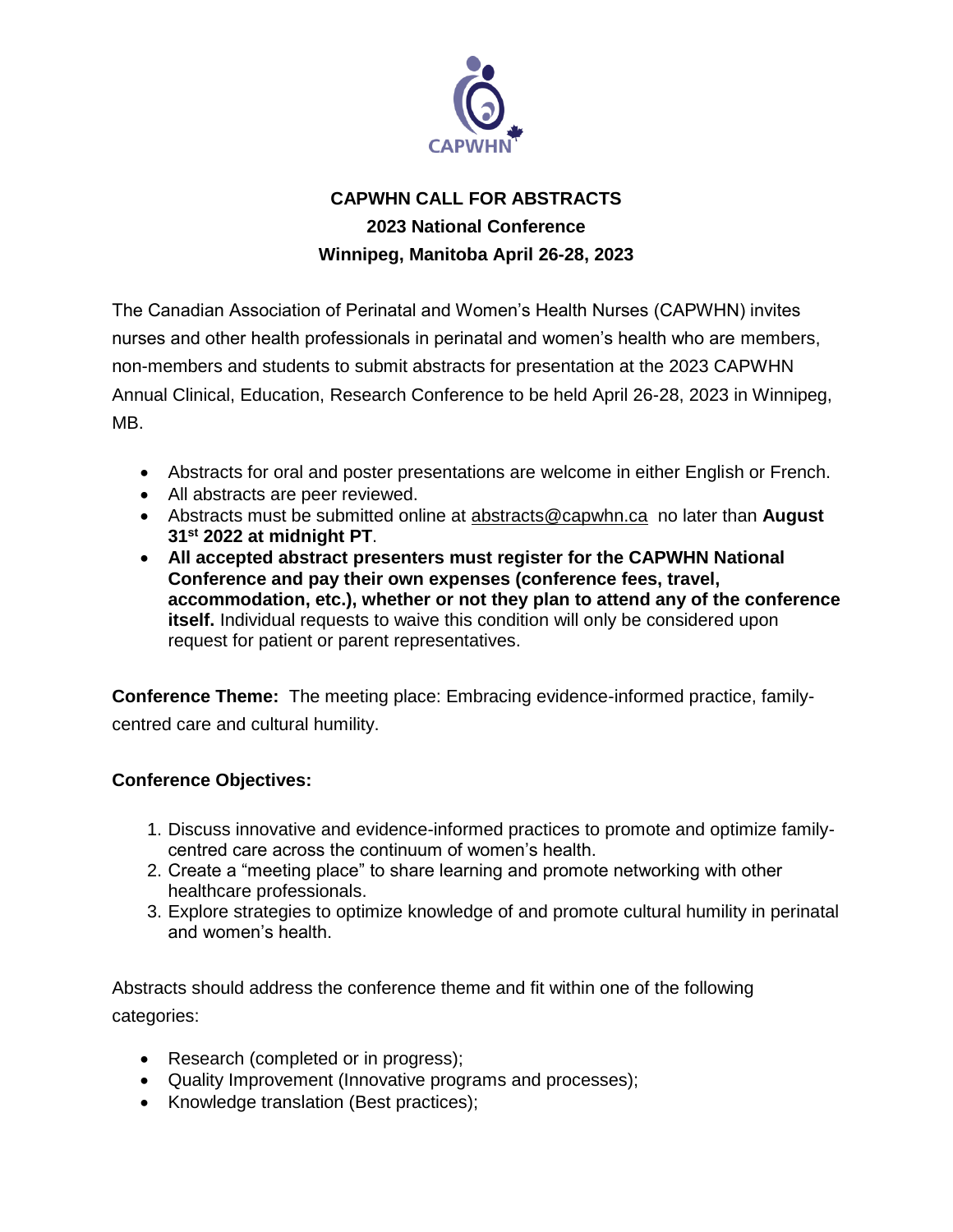

Clinical Case

### **ABSTRACT SUBMISSION INSTRUCTIONS**

Please note the following:

- 1. The abstract submission form is available online [HERE](https://docs.google.com/forms/d/e/1FAIpQLSfGqT07SVp3sOMPtt_8BWuhqfXGGaB5O1kJoHLetihPbl9-5A/viewform?usp=sf_link)
- 2. Abstracts are limited to **250 words** (excluding title, authors, affiliations, and the additional information regarding objectives/conference theme alignment). Submissions must be made using the online form.
- 3. Abstracts are accepted for presentations in English or French.
- 4. **DEADLINE for abstract submission is August 31st at midnight PT.** Please follow the instructions carefully. **Incorrect, incomplete or late abstracts will not be reviewed.**
- 5. Following the submission deadline, abstracts will undergo a peer review process with author names and identifying information omitted. The abstract content should not contain identifying information.
- 6. All abstracts are reviewed by the Abstract Review Working Group. The **corresponding author** will be notified via e-mail of the results of the review process by the end of October 2022.

**\*\*We encourage you to discuss your attendance at the conference with your supervisor prior to submission.**

**All presenters of accepted abstracts must register for the conference and pay their own expenses (conference fees, travel, accommodation, etc.), whether or not they plan to attend any of the conference itself. Individual requests to waive this condition will only be considered upon request for patient or parent representatives.**

For more information, clarification or questions about the abstract submission process, please contact: **[abstracts@capwhn.ca](mailto:abstracts@capwhn.ca)**.

### **ABSTRACT SUBMISSION GUIDELINES**

- **Title:** should be **brief** and clearly indicate the nature of the abstract/presentation.
- Abstract submissions will be a **maximum of 250 words** and must include the purpose, three (3) learning objectives, and a brief description of the presentation and how it aligns with the conference theme and objectives. **Identifying information must not be in the text of the abstract**.